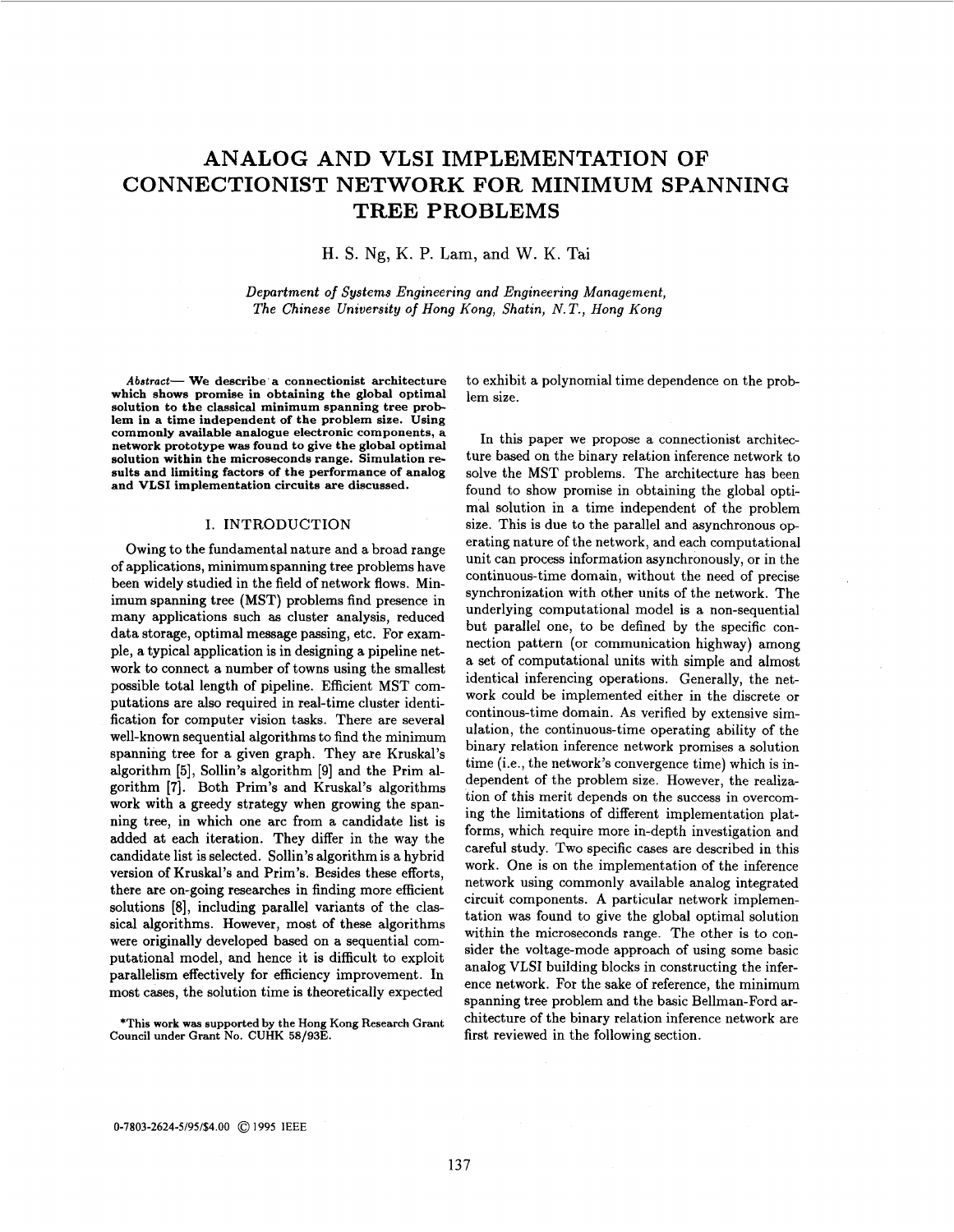#### <span id="page-1-0"></span>11. MINIMUM SPANNING TREE PROBLEM AND INFERENCE NETWORK

Given an undirected graph  $G = (V, A)$  with  $N =$ *VI* nodes,  $M = |A|$  arcs, and with a cost  $c_{ij}$  associated with each arc  $(i, j) \in A$ . A spanning tree *T* of the graph  $G$  is a connected acyclic subgraph that spans all the nodes in  $G$ . The minimum spanning tree is the spanning tree with the smallest total cost, measured **as** the sum of costs of the arcs in the spanning tree.

The MST problem is closely related with the allpairs minimax path problem (MPP), which tries to determine, for each given node pair  $(i, j)$ , the minimum *value* path from node *i* to node j. In distinct contrast with the classical shortest path problem, the *value* of a path  $P$  from node  $i$  to node  $j$  is the maximum cost arc in *P* and not the total arc cost of *P.*  A well established result in MPP is that, if  $D_{ij}$  is the value (minimax) of the minimax path from node *i* to node *j* and  $c_{ij} = D_{ij}$ , then the arc  $(i, j)$  is an edge of the MST. It is therefore a simple task to solve the MST problem once we know the solution to the MPP.

The all-pairs minimax path problem bears many similarities with the all-pairs shortest path problem [4], and hence can be solved by similar methods. In the context of dynamic programming, the minimax values are related by the Bellman equation [2]:

$$
D_{ij} = \min_i \left[ \max_i \{c_{ik}, D_{kj}\} \right] \tag{1}
$$

where  $i, j, k = 1, 2, ..., N, k \neq i, k \neq j$ . The Bellman-Ford algorithm is widely known to solve the Bellman equation iteratively in  $O(N)$  steps, for any fixed *i* (single-source, multi-destinaton) or fixed *j* (multisource, single destination) schemes.



**Fig. 1. Single-destination inference network with reference node j** 

### *A. AN INFERENCE NETWORK ARCHITEC-TURE FOR BELLMAN'S EQUATION*

Previous works[l0,6] have established a binary relation inference network architecture for solving allpairs shortest path problem. The inference network considers the set of nodes that are allowed **as** intermediate nodes on the paths, while the Bellman-Ford algorithm tends to iterate on the number of arcs in the path. **A** modification of the inference network can readily be made to result in a multi-source singledestination inference network, which forms the basic

architecture for solving the Bellman equation. With the single-destination inference network (Fig. 1), the site output  $S_k^{ij}$  and unit output  $g(i, j)$  required in solving the minimum spanning tree problem are given by

$$
S_k^{ij} = \max \left\{ c_{ik}, g(k,j) \right\} \tag{2}
$$

$$
g(i,j) = \min_{k} S_k^{ij}
$$
 (3)

where  $i, j, k = 1, 2, ..., N$   $k \neq i, k \neq j$ . It is readily seen that there is a close resemblance between the Bellman equation **(Eq.** (1)) and Eq. **(2), Eq. (3).**  However, the network does not specify a computational order **as** is required in the Bellman-Ford algorithm. In fact, such computational order is not required for the network to converge to the global optimal solution after proper initialization. **A** simple first-order non-linear model can be assumed for each computational unit, given by

$$
\frac{dg(i,j)}{dt} = -\lambda_{ij}g(i,j) + \lambda_{ij} \min_{k} [\max\{c_{ik}, g(k,j)\}]
$$
\n(4)

and the network has been found to converge to the **(4)**  correct solution, with  $g(i, j) = D_{ij}$ , arbitrarily fast by using large  $\lambda_{ij}$  for the units. Extensive simulation also indicates that the convergence time is independent of the problem size *N.* It is certainly true that the mathematical model is idealistic, and the actual performance of the network is likely to be limited by practical factors in different implementation platforms.



**Fig. 2. Circuit of a computational unit** 

#### 111. ANALOG IMPLEMENTATION

The site and unit output functions [6] **as** defined in Eq. **(2)** and Eq. **(3)** are maximizer and minimizer circuits [6] which can be readily connected to form a network **as** shown in Fig. 2. The completed network which is shown in [Fig.](#page-2-0) **3** is tested with the following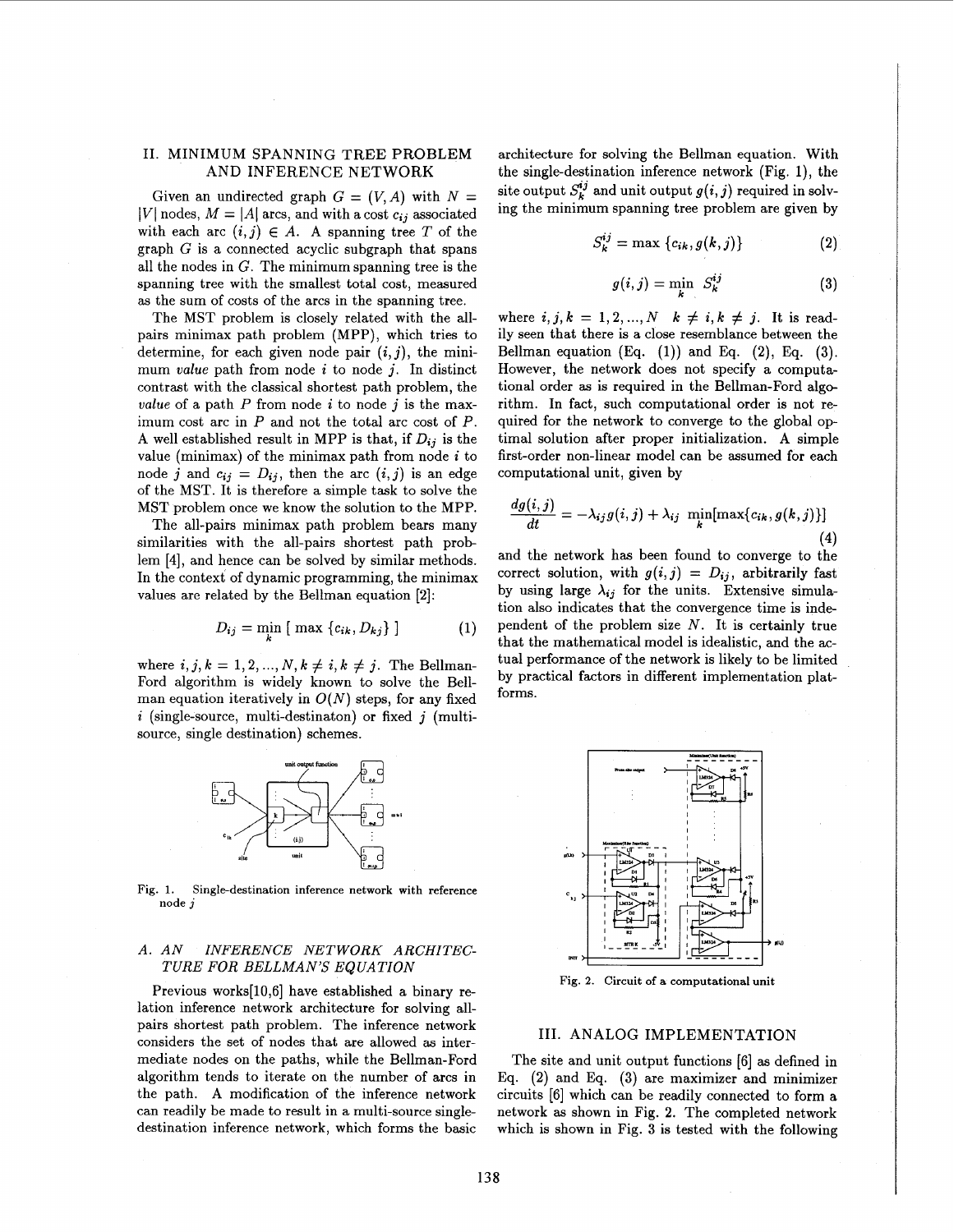<span id="page-2-0"></span>

**Fig. 3. The single-destination network in a bus configuration for a 4 cities problem** 



Fig. 4. Pspice simulation output of 3-unit single-destination **inference network** 

data:

$$
C_{12} = 60
$$
,  $C_{13} = 1$ ,  $C_{14} = 70$ ,  
\n $C_{23} = 10$ ,  $C_{24} = 25$ ,  $C_{34} = 50$ .

The Pspice simulation result is shown in Fig. **4.** The horizontal portion of the curve indicates the presence of delay in the network. This delay is largely caused by the saturation of the op-amps in the minimizer and maximizer during a switch between the op-amp-diode subcircuits which act **as** the driver for the corresponding site and unit outputs. This delay has been reduced by adding diodes(D1, **D2,** D6, D7, ...) **as** shown in [Fig.](#page-1-0) **2 as** saturation guards for the associated opamps. The network convergence time has been reduced from  $18\mu s$  to  $9\mu s$  with the addition of this saturation guard **as** shown in Fig. *5.* Since there are delay in each computational unit, the network convergence time depends on both the problem size and configuration. With fixed problem size, a MST with



**Fig. 5. Pspice simulation output after addition of saturation guard** 

longer paths experiences more delay and the convergence time increases drastically. However, the exact relationship still needs careful study. The best convergence time(i.e. one without time delay) is governed by the op-amp large signal response and is practical size independent. With **LM324,** this time is found to be about *4.9ps* whereas the **OP-27,** which has a slew rate four times higher than that of **LM324,** gives a convergence time of about 1.6 $\mu$ s. The variance in opamp open loop gain has little effect on the convergence time. With the default gain of **LM324,** the percentage error between input and output of a unit is **0.2%.** 

## IV. VLSI IMPLEMENTATION

Based on the inference network model, the site and the unit output functions **[ll]** can be implemented by operational transconductance amplifier(0TA) **[l]**  in Fig. **6.** Although the OTA can provide a sufficiently large gain, it introduces non-negligible error. In our simulation,using Caltech's Chipmunk **[12],** the maximum input is within **1.7V.** The error is taken **as** the maximum difference between input signal and output signal divided by the maximum input.<br> $\frac{1}{2} = \frac{1}{2} = \frac{1}{2} = \frac{1}{2} = \frac{1}{2} = \frac{1}{2} = \frac{1}{2} = \frac{1}{2} = \frac{1}{2} = \frac{1}{2} = \frac{1}{2} = \frac{1}{2} = \frac{1}{2} = \frac{1}{2} = \frac{1}{2} = \frac{1}{2} = \frac{1}{2} = \frac{1}{2} = \frac{1}{2} = \frac{1}{2} = \frac{1}{2} = \frac{1}{2} = \frac{1}{2}$ 



Fig. 6. The Computational Unit

The site function is a maximizer circuit [10]. With a D.C. and a pulse applied to the site inputs, an error **as** large **as 35%** is observed. This is caused by the parasitic capacitance of the output (Vout **as** shown in Fig. **6)** holding the site output voltage at the falling edge of the pulse. It is shown in [Fig.](#page-3-0) **7.** In order to reduce this effect, an N-channel **CMOS** transistor (Madd **as** shown in Fig. **6)** was added at the *Vout* output. The transistor speeds up the discharge rate by increasing the conductance. The induced error from the OTA maximizer reduces to **0.35%.** The induced error can further be reduced to **0.26%** by increasing the gain 100 times. Due to this undesirable capacitance, a wide range transconductance amplifier(WRTA) **[3]**  have been considered **as** an alternative to the OTA. However, despite the much lower parasitic capacitance at the output of this amplifier and the relatively higher